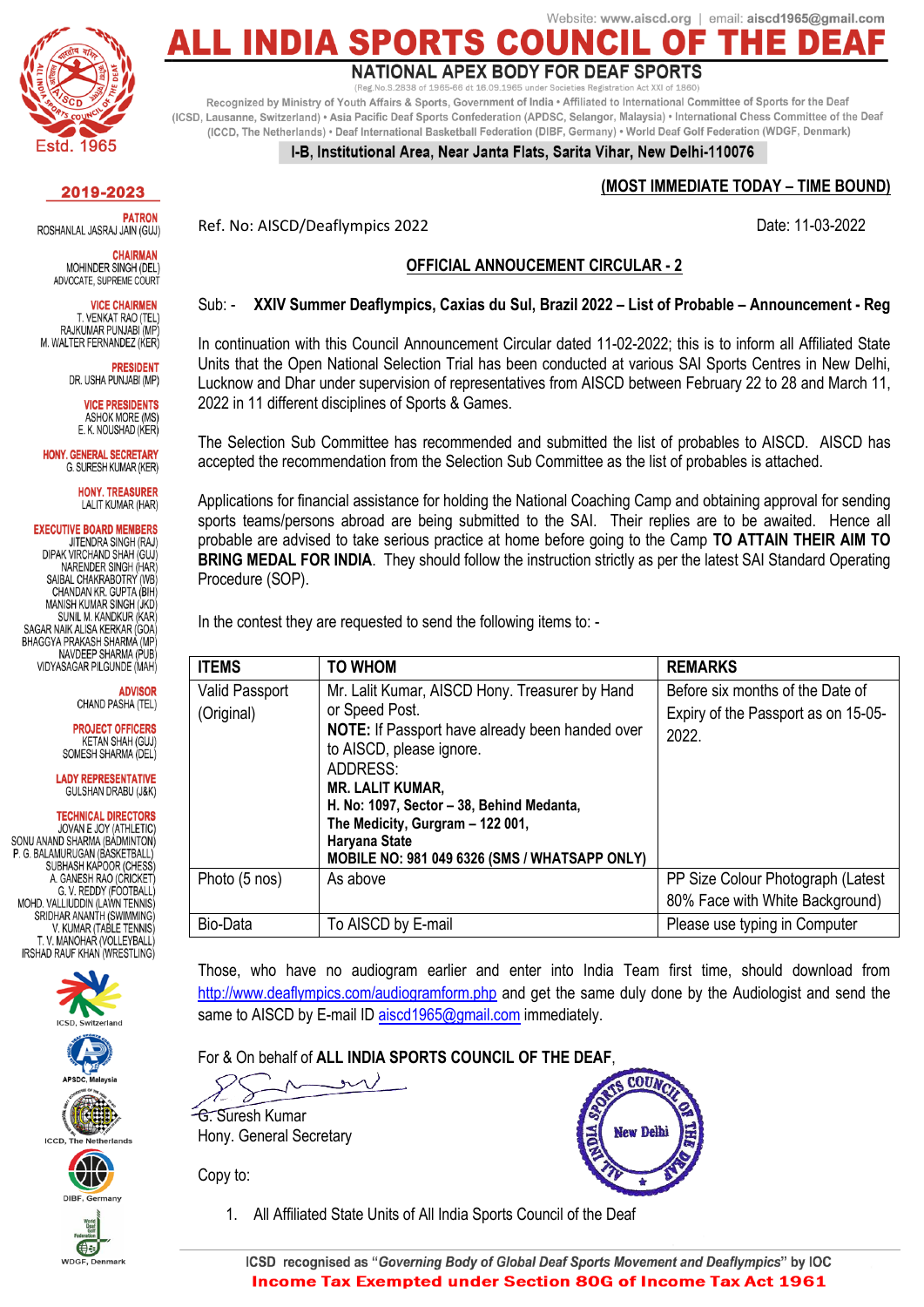## **ALL INDIA SPORTS COUNCIL OF THE DEAF**

 **XXIV Summer Deaflympics Caxias du Sul, Brazil May 01 - 15, 2022**

# **LIST OF PROBABLES**

## **ATHLETICS**

| <b>MEN</b>            |              |            |                     |                   |                        |
|-----------------------|--------------|------------|---------------------|-------------------|------------------------|
| <b>SL NO NAME</b>     | <b>STATE</b> | <b>DOB</b> | <b>EVENTS</b>       | <b>TRIAL TIME</b> | <b>QUALIFYING MARK</b> |
| <b>IMANIKANDAN K</b>  | TN           | 06-09-2003 | LONG JUMP           | 6.85 MTRS         | 6.73 MTRS              |
|                       |              |            | <b>100M RUN</b>     |                   | 11.07 SEC              |
| <b>SANJEEV BALRAM</b> | <b>HAR</b>   | 17-06-1998 | <b>DISCUS THROW</b> | 40.50 MTRS        | 39.74 MTRS             |
| <b>ISUTHAN R</b>      | ΤN           | 29-03-1999 | TRIPLE JUMP         | 14.07 MTRS        | 14.24 MTRS             |
| <b>ANKIT KUMAR</b>    | DEL          | 08-07-1998 | <b>100M RUN</b>     | 11.16 SEC         | 11.07 SEC              |

| <b>WOMEN</b>            |              |            |                     |                   |                   |
|-------------------------|--------------|------------|---------------------|-------------------|-------------------|
| <b>SL NO NAME</b>       | <b>STATE</b> | <b>DOB</b> | <b>EVENTS</b>       | <b>TRIAL TIME</b> | I QUALIFYING MARK |
| <b>SAMEEHA BARVIN M</b> | TN           | 02-03-2003 | TRIPLE JUMP         | 11.05 MTRS        | 10.00 MTRS        |
|                         |              |            | LONG JUMP           | 5.00 MTRS         | 5.23 MTRS         |
| <b>PRIYANKA KUMARI</b>  | HAR          | 05-10-1999 | <b>DISCUS THROW</b> | 38.04 MTRS        | 38.78 MTRS        |

## **BADMINTON**

| <b>MEN</b>             |              |            |                                                 |  |
|------------------------|--------------|------------|-------------------------------------------------|--|
| <b>SL NONAME</b>       | <b>STATE</b> | <b>DOB</b> | <b>EVENTS</b>                                   |  |
| <b>IABHINAV SHARMA</b> | RAJ          | 19.02.1997 | SINGLES, DOUBLES, MIXED DOUBLES AND TEAM EVENTS |  |
| <b>ROHIT BHAKER</b>    | <b>HAR</b>   | 26.10.1984 | SINGLES, DOUBLES, MIXED DOUBLES AND TEAM EVENTS |  |
| <b>HRITIK ANAND</b>    | <b>BAH</b>   | 17.11.2003 | SINGLES, DOUBLES, MIXED DOUBLES AND TEAM EVENTS |  |
| <b>MAHESH</b>          | HAR          | 26.01.1997 | SINGLES, DOUBLES, MIXED DOUBLES AND TEAM EVENTS |  |

|                   | <b>WOMEN</b>            |     |            |                                                 |  |  |
|-------------------|-------------------------|-----|------------|-------------------------------------------------|--|--|
| <b>SL NO NAME</b> |                         |     | <b>DOB</b> | <b>EVENTS</b>                                   |  |  |
|                   | . JERLIN ANIKA          |     | 18.10.2004 | SINGLES, DOUBLES, MIXED DOUBLES AND TEAM EVENTS |  |  |
|                   | <b>ISHREYA SINGLA</b>   | PUJ | 26.01.2004 | SINGLES, DOUBLES, MIXED DOUBLES AND TEAM EVENTS |  |  |
|                   | IAADITYA YADAV          | UP  | 22.11.2010 | SINGLES, DOUBLES, MIXED DOUBLES AND TEAM EVENTS |  |  |
|                   | <b>GAURANSHI SHARMA</b> | MР  | 21.07.2007 | SINGLES. DOUBLES. MIXED DOUBLES AND TEAM EVENTS |  |  |

|            | <b>GOLF</b>       |              |            |                  |  |
|------------|-------------------|--------------|------------|------------------|--|
| <b>MEN</b> |                   |              |            |                  |  |
|            | <b>SL NO NAME</b> | <b>STATE</b> | <b>DOB</b> | <b>EVENTS</b>    |  |
|            | YOGESH DAGAR      | <b>HR</b>    | 01-11-1997 | MEN (INDIVIDUAL) |  |

| <b>SLN</b> | . NO NAME                     |    | <b>DOB</b>    | <b>EVENTS</b>                                 |  |
|------------|-------------------------------|----|---------------|-----------------------------------------------|--|
|            | <b>DAGAP</b><br><b>DIKSHA</b> | ΗR | 2-2000<br>ıд. | <b>IDIVIDUAL</b><br><b>MC</b><br><b>/INIF</b> |  |

| ッししつ                   |              |            |               |  |
|------------------------|--------------|------------|---------------|--|
| <b>MEN</b>             |              |            |               |  |
| <b>SL NO NAME</b>      | <b>STATE</b> | <b>DOB</b> | <b>EVENTS</b> |  |
| <b>RAKESH SINGH</b>    | JK           | 02-03-2002 | 60KG          |  |
| <b>VISHAL KHAJURIA</b> | JK           | 04-02-1996 | 66KG          |  |
| <b>SUMIT SONI</b>      | PUN          | 25-01-1992 | 73KG          |  |
| <b>ASIF KHAN</b>       | HAR          |            | 100KG         |  |

| <b>WOMEN</b>            |     |            |               |  |
|-------------------------|-----|------------|---------------|--|
| <b>SL NO NAME</b>       |     | <b>DOB</b> | <b>EVENTS</b> |  |
| <b>NIRCHARA</b>         | HAR | 22-06-2004 | 52KG          |  |
| <b>ISAKSHI BANSHODE</b> | МАН | 17-09-2005 | 57KG          |  |
| <b>VAISHNAVI MORE</b>   | МАН | 16-10-2003 | <b>70KG</b>   |  |
| <b>RAKSHINDA MEHAK</b>  | JK  | 05-01-1997 | <b>78KG</b>   |  |

## **KARATE**

| <b>MEN</b>            |              |            |               |  |
|-----------------------|--------------|------------|---------------|--|
| <b>SL NO NAME</b>     | <b>STATE</b> | <b>DOB</b> | <b>EVENTS</b> |  |
| <b>VIKAS SOLANKI</b>  | MΡ           | 01-12-1990 | 67KG          |  |
| <b>ADITYA SIJARIA</b> | MΡ           | 17-05-1998 | -75KG         |  |

### **JUDO**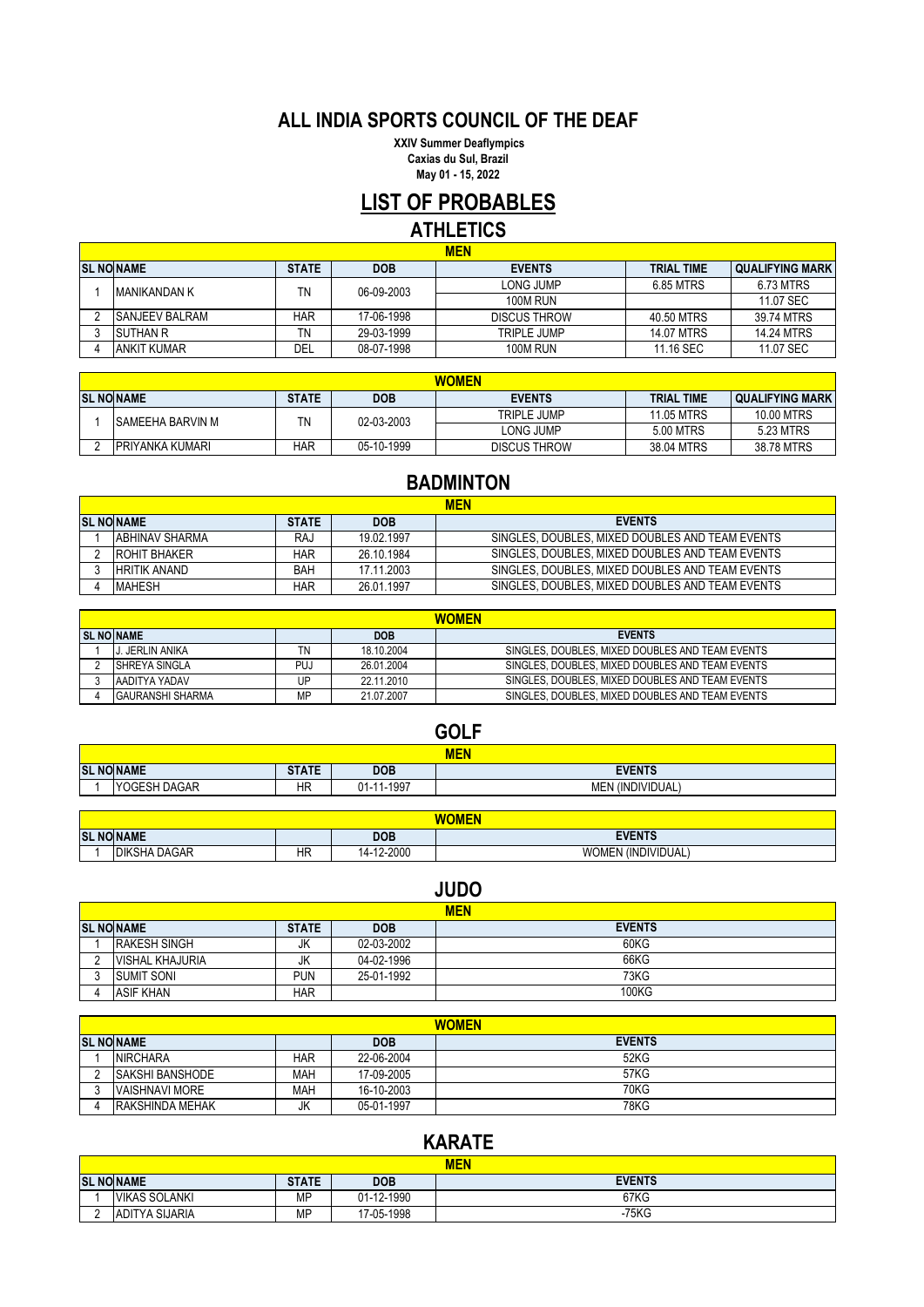# **SHOOTING**

| <b>MEN</b>              |              |            |                                                    |  |
|-------------------------|--------------|------------|----------------------------------------------------|--|
| <b>SL NO NAME</b>       | <b>STATE</b> | <b>DOB</b> | <b>EVENTS</b>                                      |  |
| IDHANUSH SRIKANTH       |              |            | Air Rifle and Air Rifle Team (Mixed)               |  |
| ISHOURYA SAINI          |              |            | Air Rifle and Air Rifle Team (Mixed)               |  |
| <b>ABHINAV DESHWAL</b>  |              |            | Air Pistol and Air Pistol Team (Mixed)             |  |
| <b>ISHUBHAM VASHIST</b> |              |            | Air Pistol, 25M Pistol and Air Pistol Team (Mixed) |  |

| <b>WOMEN</b>              |  |            |                                                          |  |
|---------------------------|--|------------|----------------------------------------------------------|--|
| <b>SL NO NAME</b>         |  | <b>DOB</b> | <b>EVENTS</b>                                            |  |
| <b>IPRIYESHA DESHMUKH</b> |  |            | Air Rifle and Air Rifle Team (Mixed)                     |  |
| NATASHA UDAY JOSHI        |  |            | Air Rifle and Air Rifle Team (Mixed)                     |  |
| IPRANJALI PRASHANT DHUMAL |  |            | Air Pistol, 25M Sport Pistol and Air Pistol Team (Mixed) |  |
| VEDIKA SHARMA             |  |            | Air Pistol and Air Pistol Team (Mixed)                   |  |

## **SWIMMING**

|  | <b>MEN</b>         |              |            |                                |            |                        |  |  |
|--|--------------------|--------------|------------|--------------------------------|------------|------------------------|--|--|
|  | <b>SL NO NAME</b>  | <b>STATE</b> | <b>DOB</b> | <b>EVENTS</b>                  | TRIAL TIME | <b>QUALIFYING MARK</b> |  |  |
|  |                    | <b>MAH</b>   | 12-11-2004 | 400M FREESTYLE                 | 04:44.49   | 04:47.52               |  |  |
|  | TAHIR MULLANI R    |              |            | 50M BUTTERFLY STROKE           | 00:28.11   | 00:28.15               |  |  |
|  |                    |              |            | 4 X 100M FREESTYLE MIXED RELAY |            |                        |  |  |
|  |                    |              |            | 4 X 100M MEDLEY MIXED RELAY    |            |                        |  |  |
|  | VAIBHAV RAJORIA    | <b>PUN</b>   | 17-06-2003 | <b>50M BREAST STROKE</b>       | 00:33.66   | 00:34.28               |  |  |
|  |                    |              |            | <b>50M BUTTERFLY STROKE</b>    | 01:16.95   | 01:17.33               |  |  |
|  |                    |              |            | 4 X 100M FREESTYLE MIXED RELAY |            |                        |  |  |
|  |                    |              |            | 4 X 100M MEDLEY MIXED RELAY    |            |                        |  |  |
|  | <b>AMAN SHARMA</b> | <b>HAR</b>   | 24-09-2005 | 50M BACK STROKE                | 00:31.38   | 00:31.76               |  |  |
|  |                    |              |            | 100M BACK STROKE               | 01:11.29   | 01:11.73               |  |  |

| <b>WOMEN</b> |                          |              |            |                                |                   |                        |  |
|--------------|--------------------------|--------------|------------|--------------------------------|-------------------|------------------------|--|
|              | <b>SL NONAME</b>         | <b>STATE</b> | <b>DOB</b> | <b>EVENTS</b>                  | <b>TRIAL TIME</b> | <b>QUALIFYING MARK</b> |  |
|              |                          |              |            | 50M FREESTYLE                  | 00:29.60          | 00:29.67               |  |
|              |                          |              |            | 50M BREAST STROKE              | 00:39.97          | 00:40.94               |  |
|              | <b>JADITI NILANGEKAR</b> | <b>MAH</b>   | 10-12-1998 | 100M BREAST STROKE             | 01:31.02          | 01:31.68               |  |
|              |                          |              |            | 4 X 100M FREESTYLE MIXED RELAY |                   |                        |  |
|              |                          |              |            | 4 X 100M MEDLEY MIXED RELAY    |                   |                        |  |
|              |                          | MAH          | 15-10-1999 | 400M FREESTYLE                 | 05:20.65          | 05:21.27               |  |
|              | ISUBIYA MULLANI R        |              |            | 100M BACK STROKE               | 01:17.02          | 01:20.42               |  |
|              |                          |              |            | 200M BACK STROKE               | 02:56.29          | 02:56.75               |  |
|              |                          |              |            | 200M INDIVIDUAL MEDLEY STROKE  | 02:55.39          | 02:56.04               |  |
|              |                          |              |            | 4 X 100M FREESTYLE MIXED RELAY |                   |                        |  |
|              |                          |              |            | 4 X 100M MEDLEY MIXED RELAY    |                   |                        |  |
|              | <b>SNEHAR</b>            | ΤN           | 19-06-1997 | <b>50M BACK STROKE</b>         | 00:35.28          | 00:35.75               |  |
|              |                          |              |            | <b>100M BACK STROKE</b>        | 01:20.20          | 01:20.42               |  |

## **TABLE TENNIS**

|                                                                 | <b>MEN</b>                |    |            |                                                 |  |  |  |
|-----------------------------------------------------------------|---------------------------|----|------------|-------------------------------------------------|--|--|--|
| <b>SL NONAME</b><br><b>EVENTS</b><br><b>STATE</b><br><b>DOB</b> |                           |    |            |                                                 |  |  |  |
|                                                                 | SWARAN DAS                | WВ | 22-08-2003 | SINGLES, DOUBLES, MIXED DOUBLES AND TEAM EVENTS |  |  |  |
|                                                                 | <b>ISRIJITH MAZUMDAR</b>  | WВ | 03-03-1992 | SINGLES, DOUBLES, MIXED DOUBLES AND TEAM EVENTS |  |  |  |
|                                                                 | <b>IPRIOM CHAKRABORTY</b> | WB |            | SINGLES, DOUBLES, MIXED DOUBLES AND TEAM EVENTS |  |  |  |
|                                                                 | <b>IULLAS NAIK</b>        | ΚR | 13-03-1991 | SINGLES, DOUBLES, MIXED DOUBLES AND TEAM EVENTS |  |  |  |

| <b>WOMEN</b>                                     |           |            |                                                 |  |  |  |
|--------------------------------------------------|-----------|------------|-------------------------------------------------|--|--|--|
| <b>EVENTS</b><br><b>SL NOINAME</b><br><b>DOB</b> |           |            |                                                 |  |  |  |
| <b>ISHINEY ANTHONY GOMES</b>                     | GUJ       | 05-01-1995 | SINGLES, DOUBLES, MIXED DOUBLES AND TEAM EVENTS |  |  |  |
| RAKHI                                            | RAJ       | 29-05-1996 | SINGLES, DOUBLES, MIXED DOUBLES AND TEAM EVENTS |  |  |  |
| <b>JABHISHA BANERJEE</b>                         | <b>WB</b> | 14-07-2003 | SINGLES, DOUBLES, MIXED DOUBLES AND TEAM EVENTS |  |  |  |
| <b>JARCHANA PANDEY</b>                           | UP        | 21-08-1991 | SINGLES, DOUBLES, MIXED DOUBLES AND TEAM EVENTS |  |  |  |